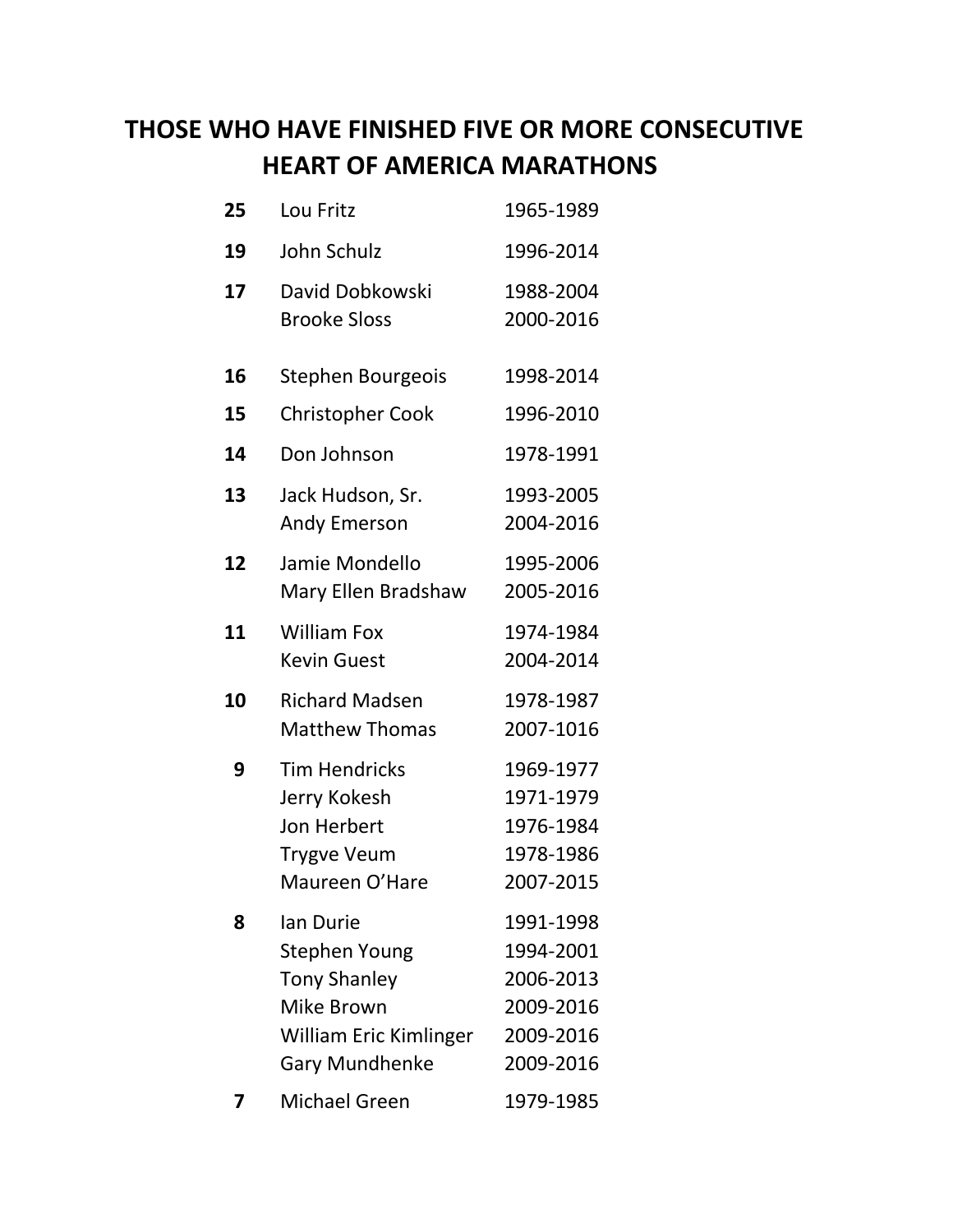|   | <b>Richard Stevermer</b>   | 1992-1998 | Edgerton, KS    |
|---|----------------------------|-----------|-----------------|
|   | <b>Earl Smith</b>          | 2000-2006 | Benton, IL      |
|   | <b>Tim Waid</b>            | 2005-2011 |                 |
|   | Allan Benjamin             | 2001-2007 |                 |
|   | <b>Hugh Emerson</b>        | 2007-2013 |                 |
|   | <b>Kurt Kennett</b>        | 2007-2013 |                 |
| 6 | John Rose                  | 1963-1968 | LaCrosse, KS    |
|   | Don Granberg               | 1969-1974 |                 |
|   | <b>Arne Richards</b>       | 1973-1978 | Manhattan, KS   |
|   | <b>Robert Steven Cline</b> | 1978-1983 | Burlington, IA  |
|   | <b>Joe Marks</b>           | 1978-1983 |                 |
|   | David Walker               | 1978-1983 |                 |
|   | <b>Frank Curotto</b>       | 1979-1984 | St. Louis, MO   |
|   | Douglas Bay                | 1980-1985 | St. Louis, MO   |
|   | <b>James Penn Maxwell</b>  | 1981-1986 | San Diego, CA   |
|   | Dan Clinkinbeard           | 1984-1989 |                 |
|   | <b>Bill Woolsey</b>        | 1990-1995 | Kansas City, MO |
|   | Ronnie Wilson              | 2001-2006 | Ozark, MO       |
|   | <b>Terry Robb</b>          | 2004-2009 |                 |
|   | <b>Bryan Norton</b>        | 2005-2010 |                 |
|   | <b>Tom Detore</b>          | 2008-2013 |                 |
|   | David Swenson              | 2008-2013 | Ames, IA        |
|   | <b>Casey Prosise</b>       | 2009-2014 | Nashville, IL   |
|   | Tom May                    | 2011-2016 | St. Louis, MO   |
| 5 | <b>Arne Richards</b>       | 1963-1967 | Manhattan, KS   |
|   | Carl Owczarzak             | 1966-1970 | Kansas City, KS |
|   | <b>Richard Hessler</b>     | 1972-1976 |                 |
|   | John Bennett               | 1973-1977 |                 |
|   | Dennis Blossom             | 1974-1978 |                 |
|   | Olen Brown                 | 1976-1980 |                 |
|   | <b>William Radford</b>     | 1976-1980 |                 |
|   | <b>Richard Hessler</b>     | 1978-198  |                 |
|   | <b>Stephen Young</b>       | 2006-2010 |                 |